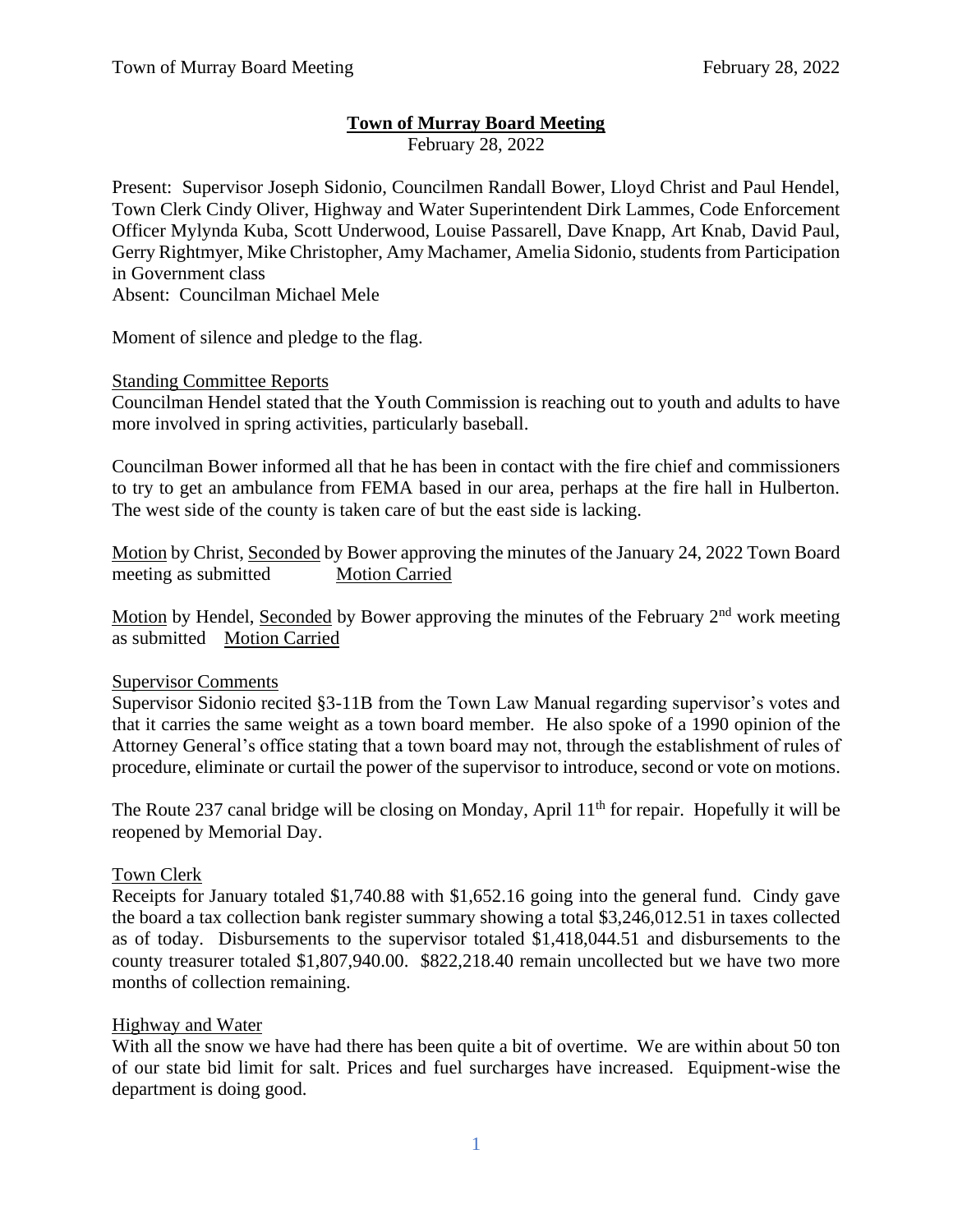Three hydrants had to be shut down for leaks and a leak on Ridge Road, between Creek and W. Kendall was repaired.

Councilman Hendel spoke of an anonymous correspondence received from a resident complimenting one of our highway workers for keeping the winter roads in great shape. Councilman Hendel commended the entire highway department for doing a great job on our roads.

#### Code Enforcement

A written report was submitted to the board: two building permits issued, one site plan review (Teacher Geek), eight fire inspections completed, two building inspections, one certificate of occupancy issued and one certificate of compliance issued.

Vacancies on the planning and zoning boards have been advertised in the local Pennysaver and on our website.

The County Legislature passed a resolution amending the County Planning Board by-laws to broaden the option of training to include online or remote sessions rather than only in person. The county has made available twelve sessions on their department website. This would be a great option for our planning and zoning board members to access required training.

Mylynda is working on an updated fee schedule. When completed, she will get it to the board for review.

The Town Board is in agreement to let Kevin Dann shadow Mylynda to help him with experience. He is currently going through codes training and has two courses left.

Town Board approved the purchase of a code enforcement jacket, code enforcement badge and updates to the office computer.

### New Business

All have reviewed the 2020 audit report. All monies are accounted for. A few recommendations were made but it was a good report.

### RESOLUTION NO. 2022-013

At a regular meeting of the Murray Town Board held on February 28, 2022, Councilman Randall Bower moved adoption of the following resolution; Councilman Lloyd Christ seconded the motion:

RESOLVED, that the Town Board of the Town of Murray hereby appoints Mylynda Kuba to the Town of Murray Agricultural Advisory Board.

Upon being put to a vote, the resolution was unanimously adopted.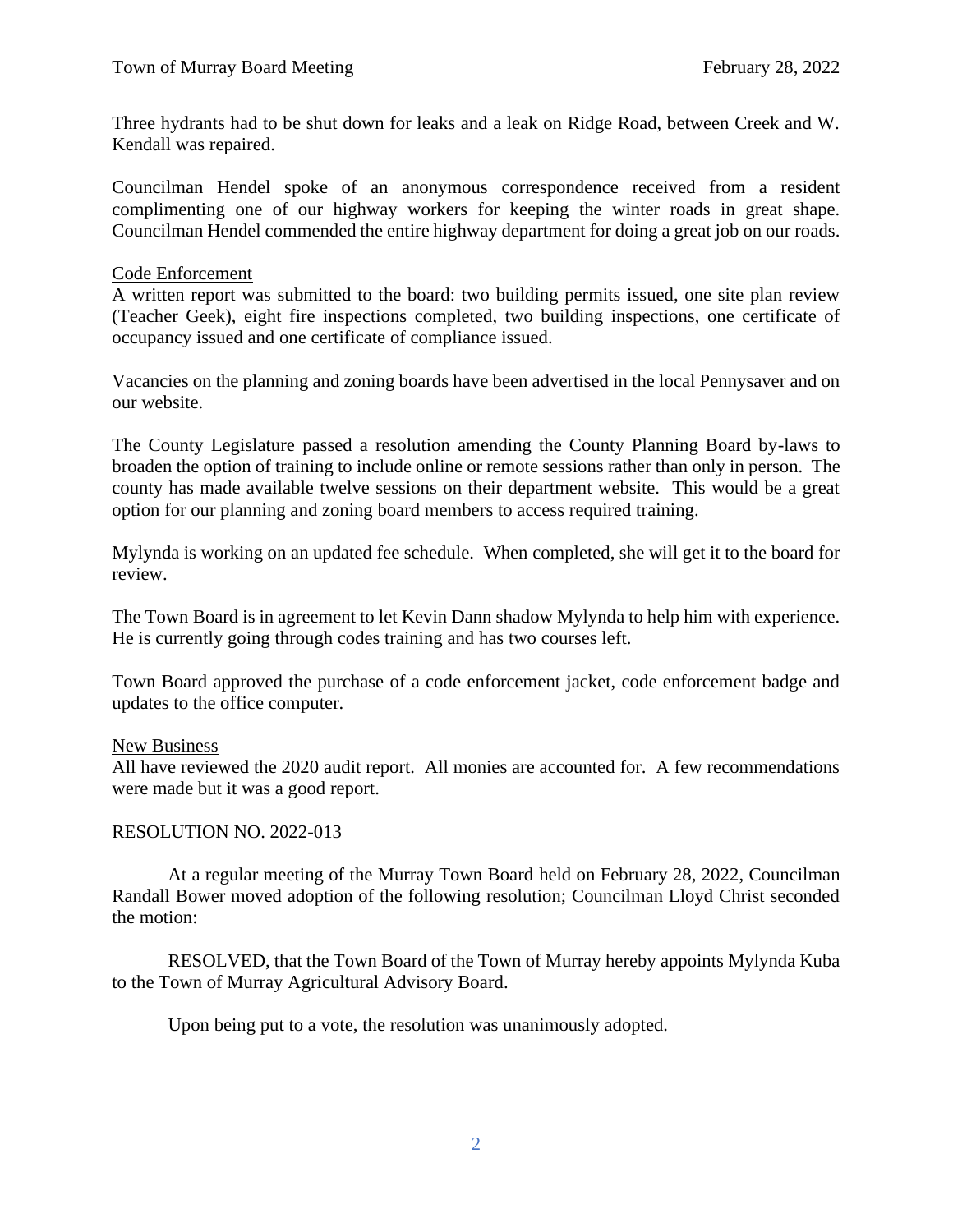Motion by Christ, Seconded by Hendel accepting the resignation of Chad Fabry from the Town Planning Board Motion Carried

## Old Business

Renewable energy moratoriums were briefly discussed. Councilman Hendel handed out a list of Erie County's clean energy webinars that are taking place in March. These webinars are free and anyone wishing to should sign up. He is doing it and will bring back to the board what he learns.

Brief discussion on PILOT payments. Councilman Hendel said that the EDA will help negotiate PILOT payments but the municipality has to request it.

## RESOLUTION NO. 2022-014

At a meeting of the Murray Town Board duly held on February 28, 2022, Councilman Randall Bower moved adoption of the following resolution; Councilman Lloyd Christ seconded the motion:

RESOLVED, that the paragraph regarding overtime in Section 6, Page 3 of the 2022 employee benefits policy be amended from

*Overtime is paid to hourly, non-exempt employees at one and one-half times the base rate for all hours actually worked over forty (40) during a workweek. Time paid but not worked, including vacation, sick, or personal time does not count towards hours worked. Employees are expected to work all scheduled hours, including necessary overtime. All overtime must be authorized in advance by your immediate supervisor,* by removing the words **actually** and **not** to read:

*Overtime is paid to hourly, non-exempt employees at one and one-half times the base rate for all hours worked over forty (40) during a workweek. Time paid but not worked, including vacation, sick, or personal time does count towards hours worked. Employees are expected to work all scheduled hours, including necessary overtime. All overtime must be authorized in advance by your immediate supervisor,*

BE IT FURTHER RESOLVED that this change is effective immediately.

Upon being put to a vote, the resolution was unanimously adopted.

### Public Comments

David Paul asked why Colucci Drive is still being plowed if it is a private road way. Tax payer dollars are being used for this. Supervisor Sidonio told Mr. Paul the board will discuss this matter and have a response for him next month.

Motion by Hendel, Seconded by Bower accepting the supervisor's financial report Motion Carried

Approval of bills will be put on Wednesday's work meeting agenda.